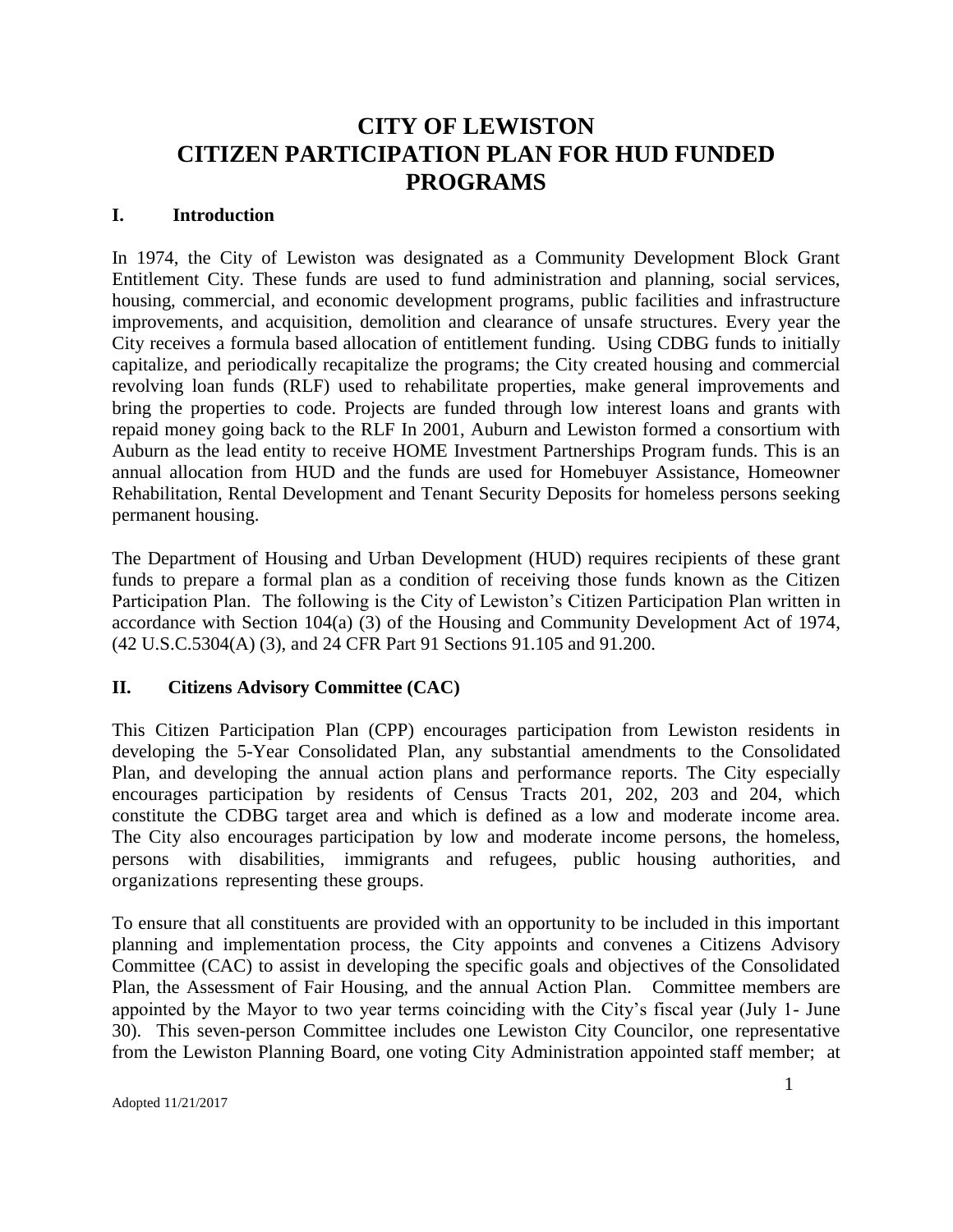least two citizens from the City's low/moderate income population in Census Tracts 201-204, with the remainder from the community at large. The Committee is staffed by the Economic and Community Development Department.

Each year in December, at the beginning of the budget process, a Request for Application will be published in a newspaper of general distribution, placed on the website and emailed to applicants who have applied for funding in the past. Qualified agencies and organizations are encouraged to apply for funding. City staff offers two mandatory trainings for all applicants and provides technical assistance to groups representing persons who are of low-moderate income; as well as assistance to ethnic based community organizations that request help in developing proposals for funding assistance under any programs covered by the annual planning process of HUD funded programs. On the Economic and Community Development page under plans and reports, the City has available the Annual Action Plans which details the local government's funding decisions for activities for the last five years. The CAC will read, review, interview and score applications for funding from qualified applicants. The CAC will provide citizen input into the activities that will be funded by these sources during the budget process to ensure that the goals and objectives of the 5 year Consolidated Plan are reflected in the annual Action Plan and reviewed for progress and evaluated for appropriateness in the City's CAPER. During the first meeting of each budget year the CAC, will appoint a Chairperson among its members to serve as a facilitator of the meetings, spokesperson for the committee, and a liaison to the Economic and Community Development Department staff. The CAC will meet during the budget process to review and evaluate requests for funding. The CAC has an important role in this process which includes review of applications for appropriateness and compliance with the goals and objectives of the current Consolidated Plan, and to make a funding recommendation to the Lewiston's City Council for projects to be included in the next annual Action Plan.

The meetings of the CDBG Citizens Advisory Committee are open to the public with meeting times and dates published in advance in a publication of general circulation and on the City's website. Each year the Lewiston City Council will take action on the acceptance of the Action Plan according to the City's Budget timeline, with final approval by City Council no later than May 7th. Final approval will take place at a City Council Meeting following a public hearing. Notice of the City Council meeting and public hearing on the Consolidated Plan and Action Plan will be provided in the local newspaper at least 10 days before the hearing is to take place. Citizens will have a full 30 days from the date of publication to express concerns and comments by email on the City's website by using the following link comments by email on the City's website by using the following link [http://www.ci.lewiston.me.us/Directory.aspx?DID=7,](http://www.ci.lewiston.me.us/Directory.aspx?DID=7) or by regular mail addressed to the Director, Economic and Community Development Department, 27 Pine Street, Lewiston, ME 04240.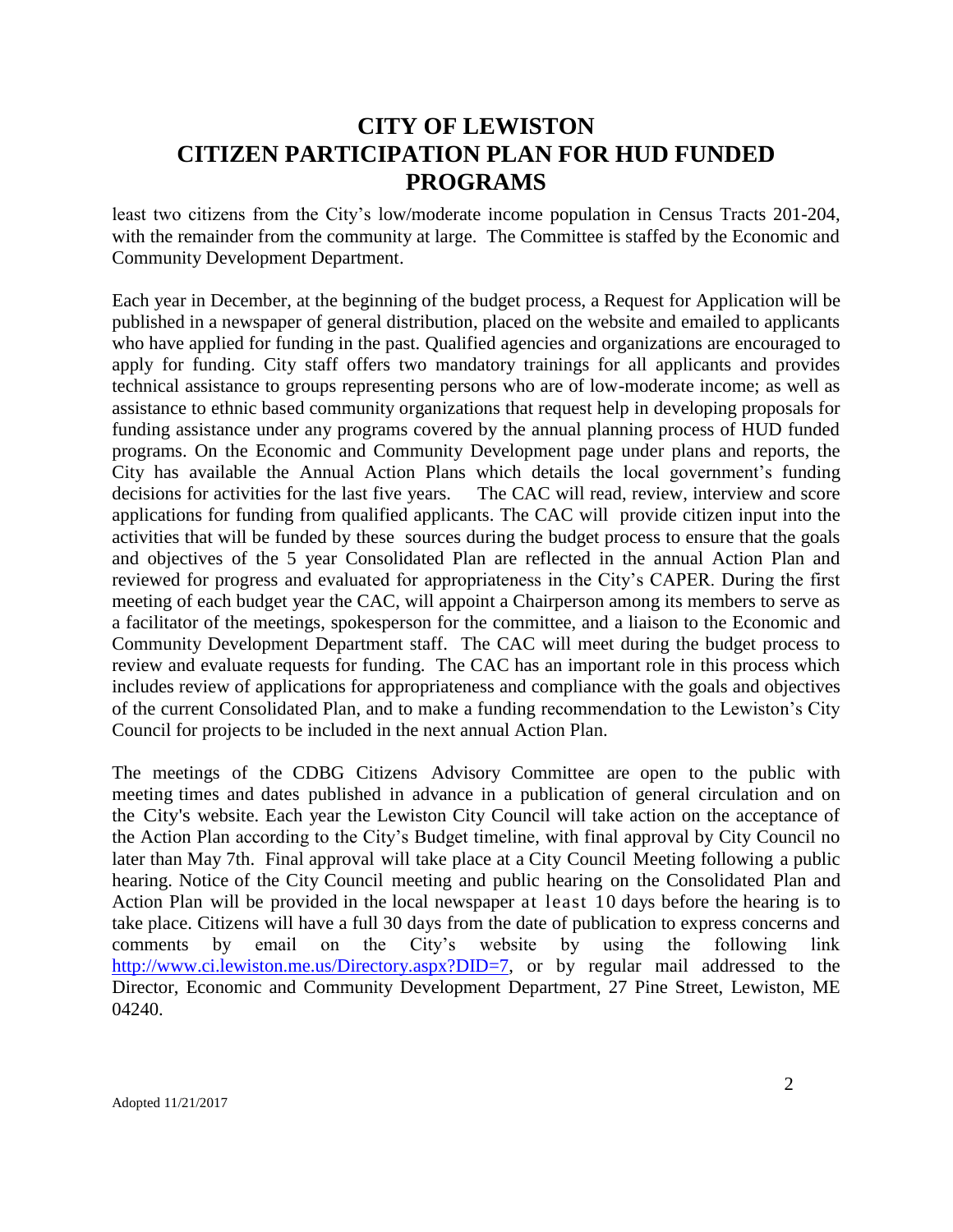During the year, outside of the regular application process, projects for funding in excess of \$10,000 that fall outside of the Program Guidelines, may be presented to the City Council for review and approval. A description of the project; the amount of the funding requested will follow the same public notification process as the regular application process. The action will take place as a public hearing using the same public process as described in the previous paragraph.

#### **III. Consolidated Plan and Assessment of Fair Housing Development:**

The Consolidated Plan is a planning document that outlines and guides CDBG and HOME program expenditures for a five-year period. At the same time, the City will prepare an Assessment of Fair Housing, a process to analyze the local fair housing landscape and set fair housing priorities and goals which will identified in the Consolidated Plan. (the "Plans") It is designed to be a collaborative process through which Lewiston establishes a unified vision for community development actions and strategies. It creates the opportunity for strategic planning and citizen participation to take place in a comprehensive context. The Consolidated Plan identifies specific courses of actions for the CDBG funding the City receives. It builds on local assets and responds to the needs of the community and sets forth program goals, specific objectives, annual goals, and benchmarks for measuring progress.

In the preparation of the Plans the City shall encourage the participation of local and regional institutions, Continuums of Care, and other organizations (including businesses, developers, nonprofit organizations, philanthropic organizations, and community-based and faith-based organizations) in the process of developing and implementing the Plans. The City shall encourage the participation of public and private organizations and shall consult with broadband internet service providers, organizations engaged in narrowing the digital divide, agencies whose primary responsibilities include the management of flood prone areas, public land or water resources, and emergency management agencies in the process of developing the Plans. Working in conjunction with the Lewiston Housing Authority, the City shall encourage the participation of residents of public and assisted housing developments (PHA) (including any resident advisory boards, resident councils, and resident management corporations) in the process of developing and implementing the AFH and the consolidated plan, along with other low-income residents of targeted revitalization areas in which the developments are located. The City shall make an effort to provide information to the PHA about the Plans activities related to its developments and surrounding communities so that the PHA can make this information available at the annual public hearing(s) required for the PHA Plan.

The City will explore alternative public involvement techniques and quantitative ways to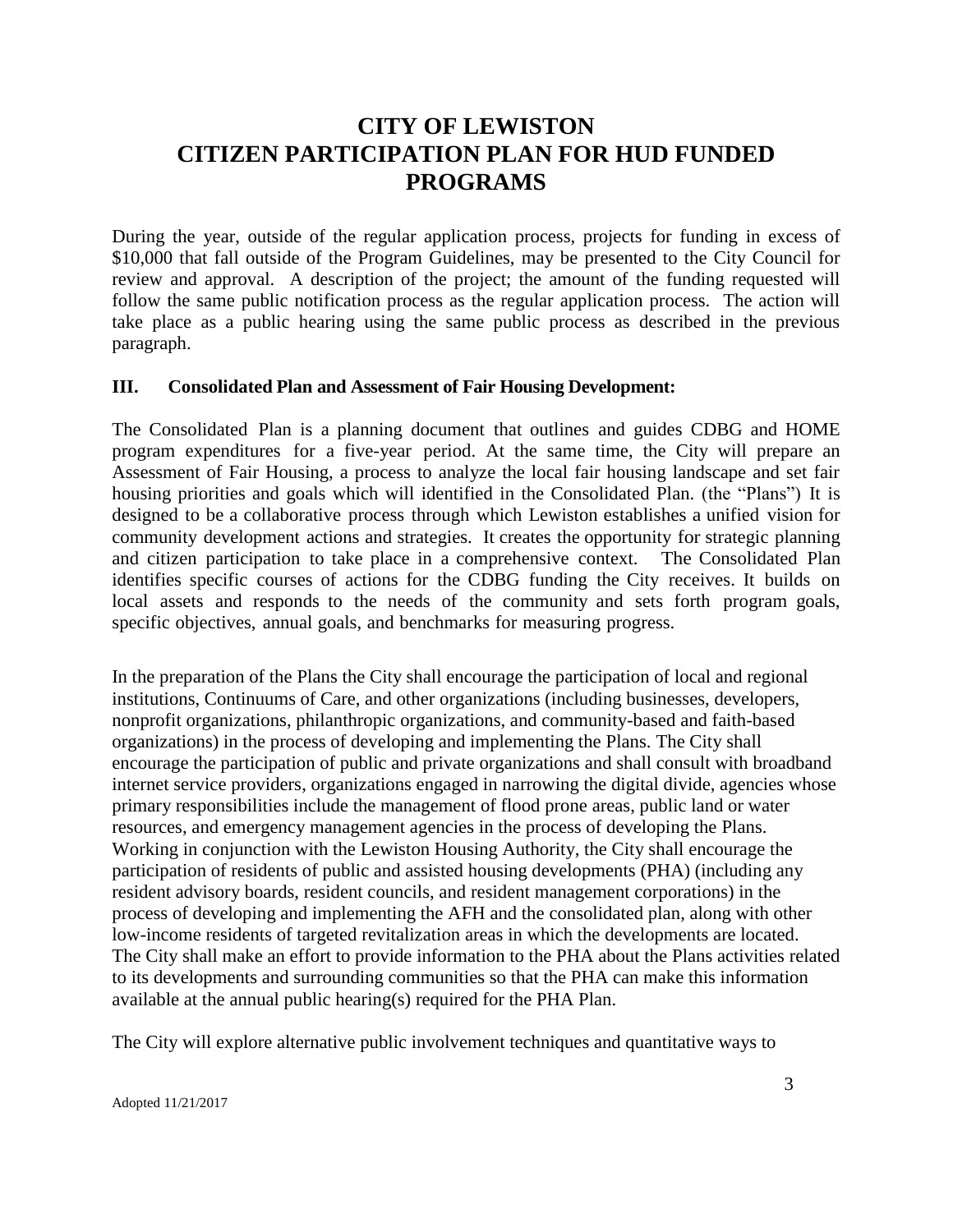measure efforts that encourage citizen participation in a shared vision for change in communities and neighborhoods, and the review of program performance; e.g., use of focus groups and the Internet.

During development of the Plans, the City of Lewiston shall:

A.) Provide to its citizens, public agencies and other interested parties data from HUD as well as any other supplemental information gathered from local sources; state the amount of assistance that the City expects to receive from CDBG and HOME funded programs; describe the range of activities that may be undertaken using these funds; include the estimated amount that will benefit persons of low and moderate income; identify what steps will be taken to minimize displacement of persons and how displaced persons are to be assisted. This information will be made available during the public planning meetings.

B.) Publish the proposed Plans in a manner that affords citizens, public agencies, and other interested parties a reasonable opportunity to examine its contents and to submit comments. This information will be summarized and published in a local newspaper of general circulation in the Lewiston area. The summary will include a description of the contents and purposes of the proposed Plans and will be available for review at the following link <http://www.ci.lewiston.me.us/index.aspx?NID=131> on the Economic and Community Development page of the City's website. Email notification of the same will be provided to agencies that have historically applied for CDBG funds and other partner agencies and stakeholders, such as the Lewiston Housing Authority, Healthy Neighborhood Planning Council and Pine Tree Legal. Citizens and interested parties can utilize The "Notify Me" tool that allows citizens to follow the process by providing their email address. An email will be sent as the planning process commences.

C.) Copies will be available at the City of Lewiston's Economic and Community Development Department offices and at Lewiston Public Library, Lewiston, ME,

D.) Hold two public hearings on housing and community development needs before the proposed Plans are published for comment.

1.) The City shall give at least 10 days notice of the hearing to citizens by; publishing notices in newspapers of general circulation in Lewiston which includes information on the purpose, time and location of the hearing; and posting on the City's web site and Facebook page. The City shall hold the public hearing in City Hall, 27 Pine Street, Lewiston Maine at a time and date intended to maximize the participation of interested citizens.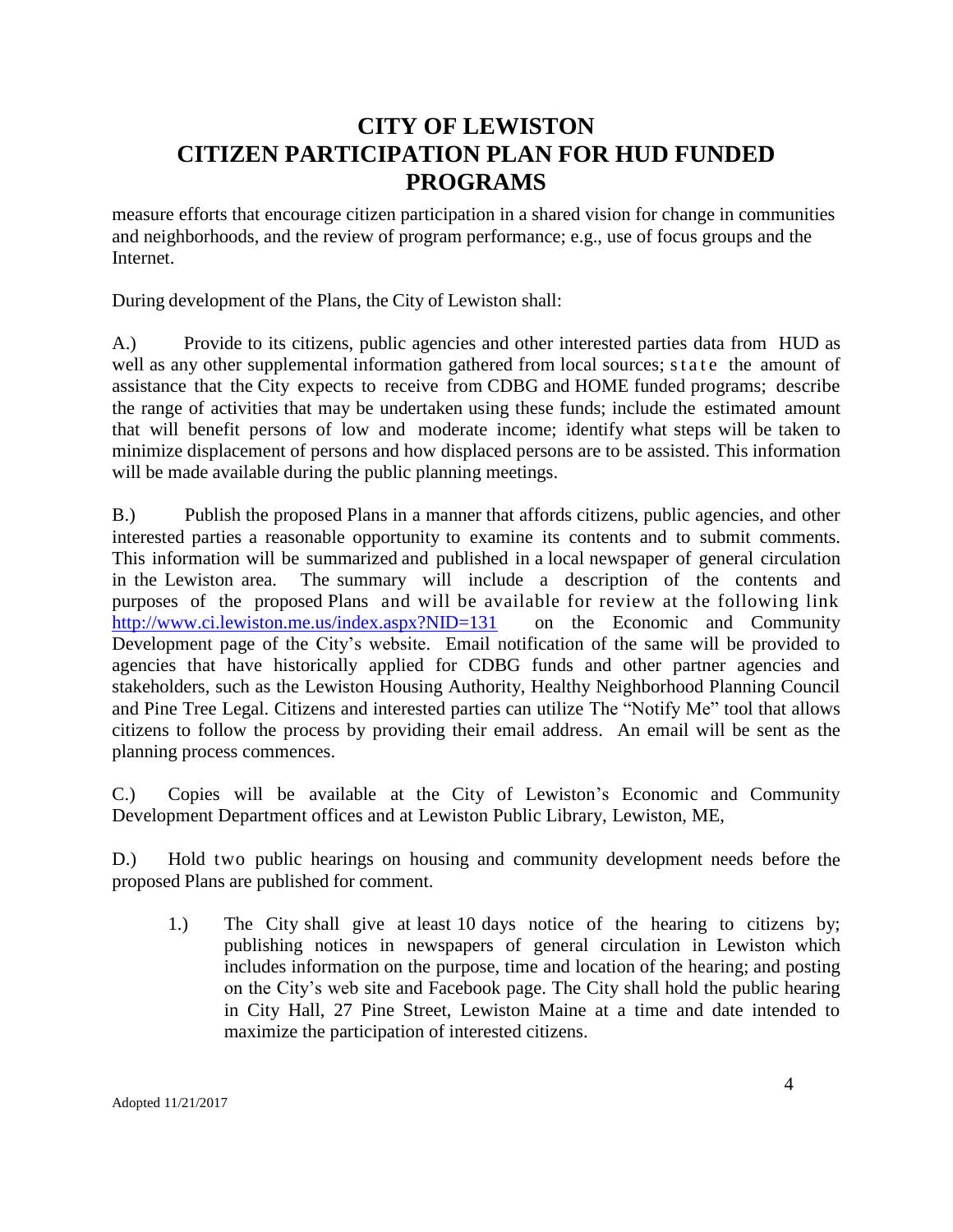2.) Where a significant number of non-English speaking residents can be reasonably expected to participate, the City will provide a qualified interpreter at the public hearing to accommodate the needs of these residents.

E.) The City will accept public comments on the proposed Consolidated Plan for a period of not less than thirty (30) days from the date the public notice is placed in the newspaper of general circulation and on the Economic and Community Development Page of the website under "Plans and Resources"<http://www.ci.lewiston.me.us/index.aspx?NID=131>.

F.) In developing the final Plans the feedback received verbally, in writing, or online during the comment period and at the public hearing will be considered. A summary of the feedback received, including comments received but not incorporated into the final Plans will be included as an attachment to the document. For comments not incorporated, the attachment will explain the reasoning for the exclusion.

### **IV. Amendments to the Consolidated Plan and the Assessment of Fair Housing**

There are two types of amendments to the Plans, substantial and minor amendments. The following subsections identify what constitutes an amendment and the threshold for determining the type of amendment, including the public notification and approval process.

#### **A. Substantial Amendment**:

Any one of the actions listed below in Section IV (A) (a-c) shall constitute a substantial amendment to the Plans:

- a) A change in the City's allocation priorities or change in the method of distribution of funds covered by the Plans;
- b) Implementation of an activity using funds from any program covered by the Plans (including program income) not previously described in the action plan; or,
- c) A change in the purpose, scope, location, or beneficiaries of a program funded by HUD programs as listed in the Action Plan section of the adopted Plans.

#### **Public Hearing Requirements for a Substantial Amendment:**

To provide citizens with an opportunity to comment on a substantial amendment, public notice will be published at least 10 days before a public hearing. The public notice will include a summary of the proposed change and its potential effect on households of low and moderate income persons. The summary must be published in a newspaper of general circulation and placed on the Economic and Community Development Department Page on the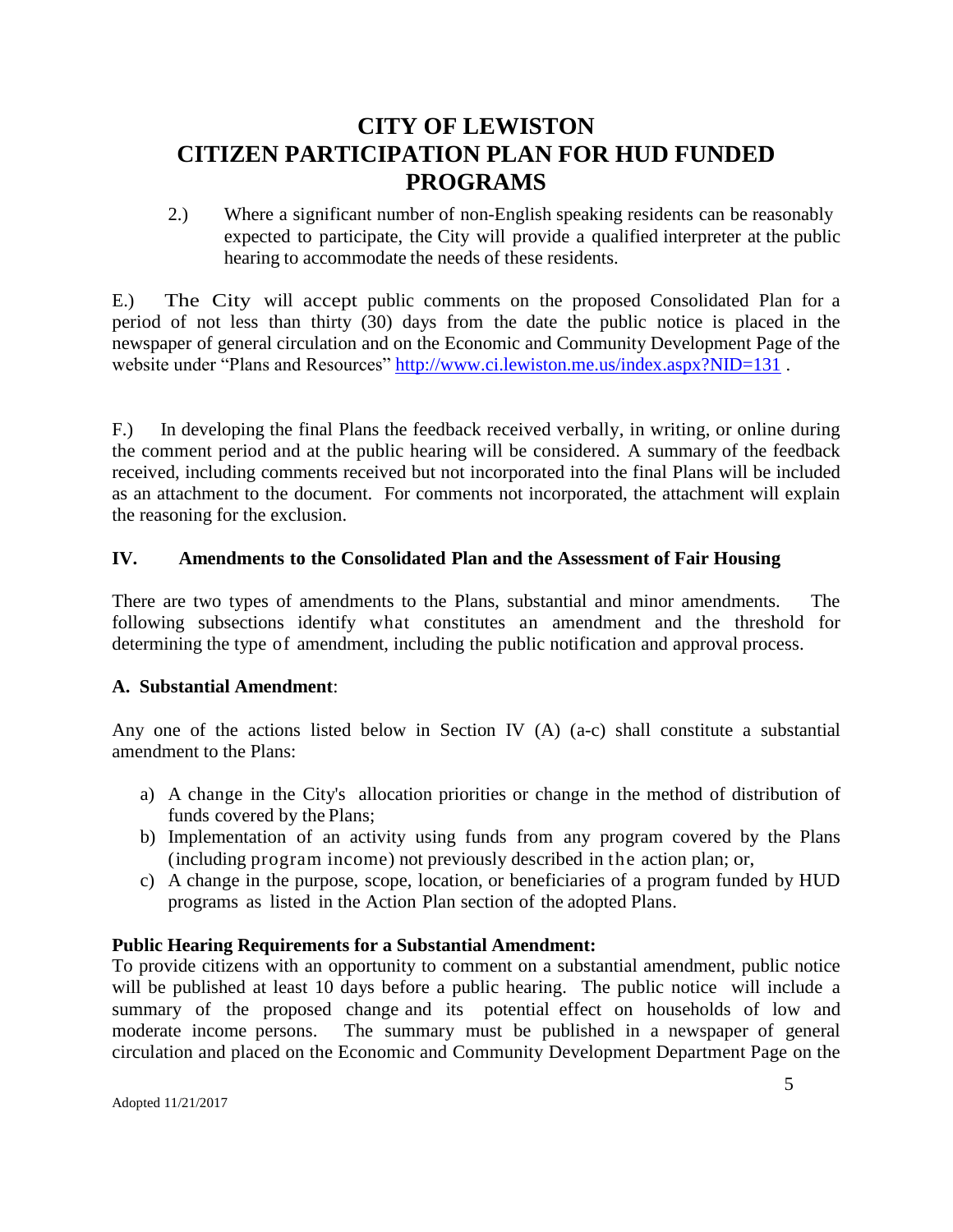City's website under Plans and Resources. Included in the notice will be the opportunity for interested citizens to comment for a period of not less than thirty (30) days prior to implementing the amendment. The published summary must state that written comments must be submitted to the City by a specified date.

Any comments or views of citizens and units of general local government received online, in writing or orally during the comment period or at public hearings must be considered in adopting a substantial amendment to the Plans. The City shall attach a summary of these comments or views to the substantial amendment as finally approved.

#### **B. Minor Amendment**:

A minor amendment is defined as a change that does not exceed 10% of the amount of the CDBG Program budget (which includes the annual allocation, reprogrammed funds, and program income) for the year in which the amendment is being considered.

### **Public Hearing Requirements for a Minor Amendment:**

There are no public hearing requirements for a minor amendment.

### **V. Performance Reports Associated With the Consolidated Plan**

When preparing performance reports associated with the Consolidated Plan, the City shall:

A.) Provide citizens with reasonable notice and an opportunity to comment on performance reports associated with the Consolidated Plan. Reasonable notice must include a summary of what has been accomplished and its effect on households of low and moderate income. The summary must be published in a newspaper of general circulation in Lewiston and notify interested citizens and groups that they have the opportunity to provide comments for a period of not less than fifteen (15) days before the performance report is submitted to HUD. The published summary must indicate that written comments must be submitted by a specified date to the City.

B.) Consider any comments or views of citizens received online, in writing or orally in preparing the performance report. The City shall attach a summary of these comments or views to the performance report.

### **VI. Availability of the Plans and Related Documents to the Public**

A.) The City shall make available to the public free of charge and upon request the final Consolidated Plan as adopted, any substantial amendments, and any associated performance